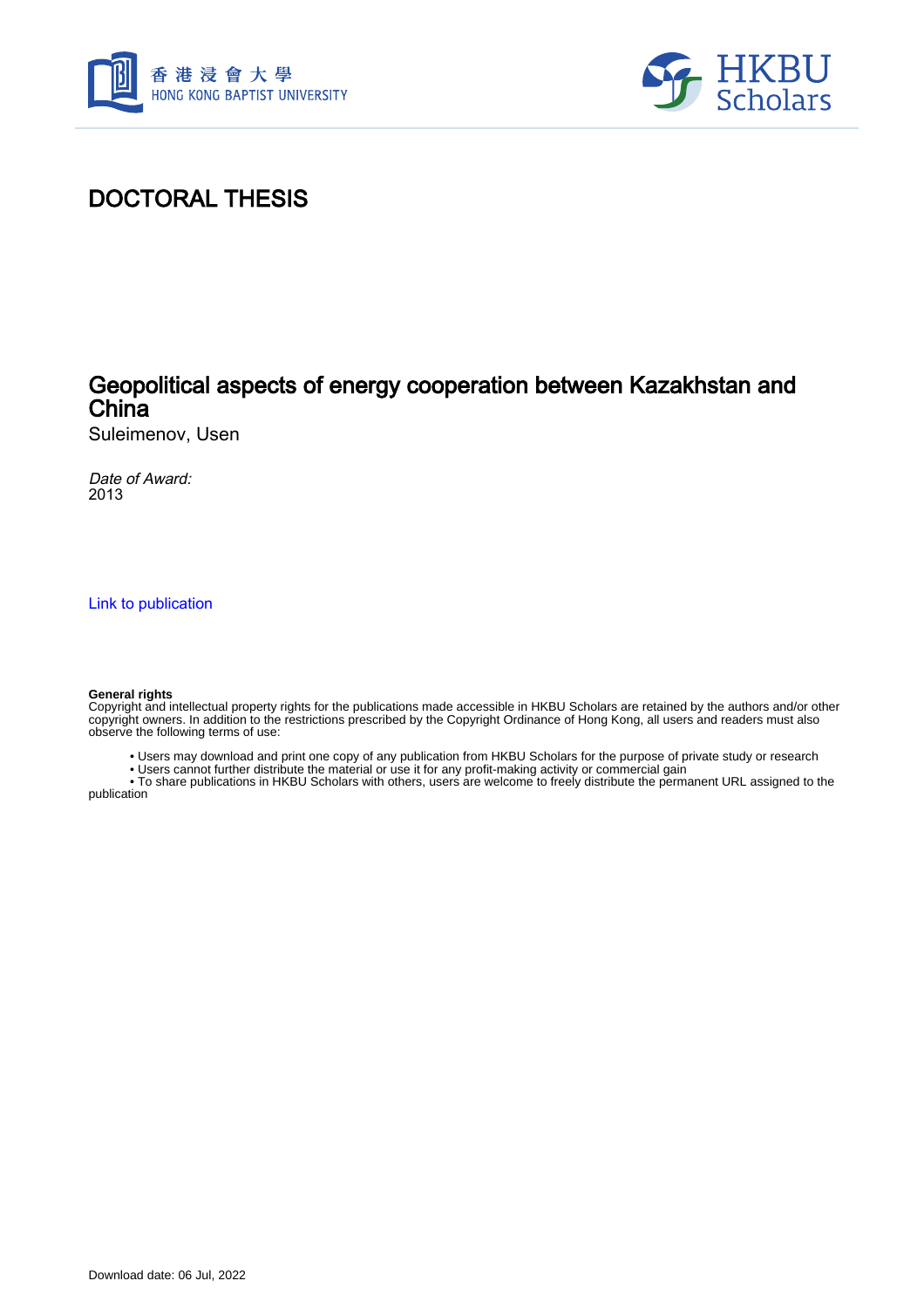# **GEOPOLITICAL ASPECTS OF ENERGY COOPERATION BETWEEN KAZAKHSTAN AND CHINA**

**SULEIMENOV, USEN Ph.D. Thesis**

**HONG KONG BAPTIST UNIVERSITY 2013**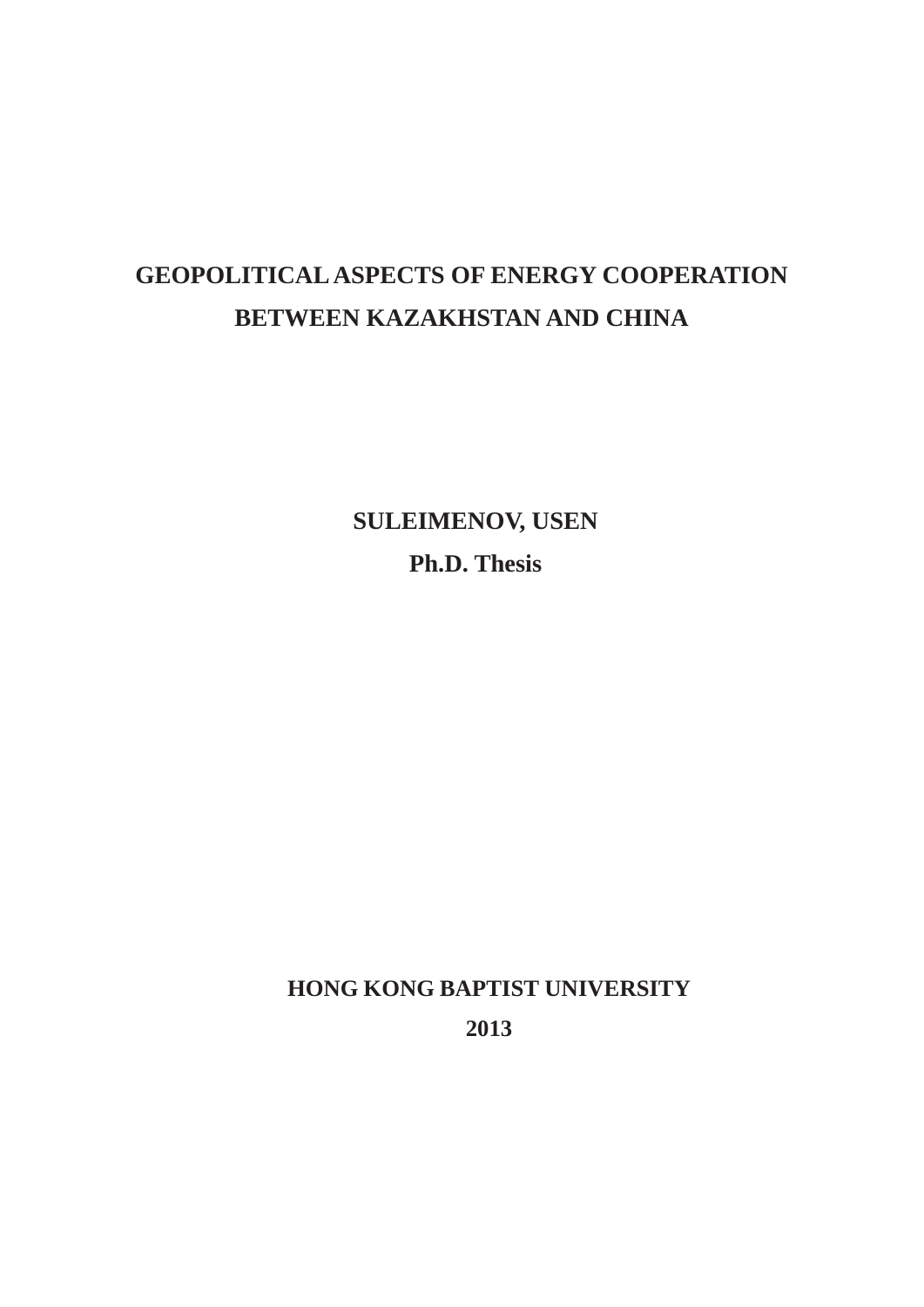### **Abstract**

Energy cooperation between the Republic of Kazakhstan and China was established more than 20 years ago, in the early 1990s. However, few Kazakh authors have researched this subject in depth. The aims of this research are to examine new systemic approaches to better cooperation between Kazakhstan and China; and to contribute to the geopolitical literature on economic cooperation in Central Asia. The objectives of this study are: to analyze the economic reforms and changes in the energy policies of Kazakhstan and China; to examine the geopolitical factors appertaining to energy cooperation in Central Asia and beyond; and, to identify challenges, and solutions for future cooperation.

The research framework was constructed to investigate the geopolitical impacts of the cooperation on bilateral, regional and international levels. The research raises four questions: (1) what are the priorities of the Kazakhstan and Chinese governments: energy security or political influence? (2) will Kazakhstan become more dependent on China in terms of economic development? (3) will energy cooperation do harm to or facilitate the regional political and economic development of Central Asia and international players in Central Asia?

The four hypotheses are as follows: (1) the two priorities of the Kazakhstan government are economic development and geopolitical equilibrium; China aims to improve its energy security and political influence in Central Asia and to stabilize its Western region; (2) Kazakhstan will not rely on China for its economic development in the course of the bilateral energy cooperation; (3) energy cooperation between Kazakhstan and China will facilitate the regional political and economic development of Central Asia; and, (4) energy cooperation will not negatively impact on the geopolitical interests of international players in Central Asia.

Various theories are applied in the research, namely realism, neorealism, hegemonic stability, historicism, international relations and laws, and world economy. Systematic collection and assessment of the literature, data and published documentary information regarding energy cooperation between Kazakhstan and China - as well as in Central Asia - are employed as the main research methods.

The research revealed the following: the popular myth of Kazakhstan's dependence on China is wrong; and, cooperation will actually benefit Kazakhstan, both economically and politically. The results also show that: energy cooperation promotes regional equilibrium and benefits most of the players in the region; and, although its influence on the US and the EU may prove controversial, regional stability and energy outputs outweigh any negative eventualities.

However, the divergent interests that appertain between Kazakhstan and China highlight the potential political and economic risks of energy cooperation in the future. To this end, four new approaches are suggested: (1) encouraging Kazakhstan-China Joint Ventures and the transfer of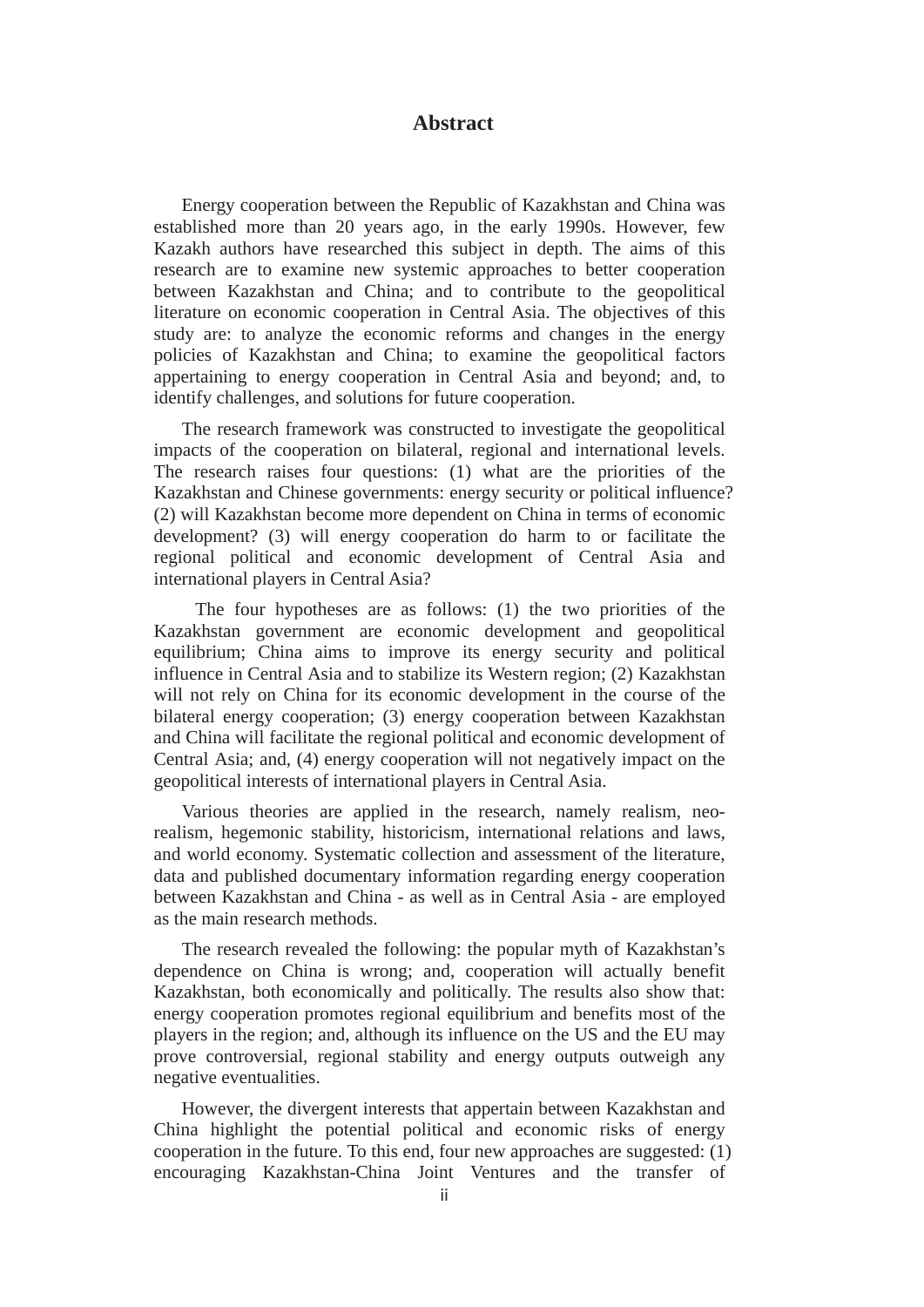technologies; (2) requiring Chinese companies to take more social responsibility; (3) both countries could engage in more cultural exchange; and, (4) promoting multi-vector economic cooperation with other regional and international players. These new approaches could serve as a model for countries or regions with rich natural resources to avoid the "resource curse" and to balance regional power equilibrium in energy or other economic cooperation.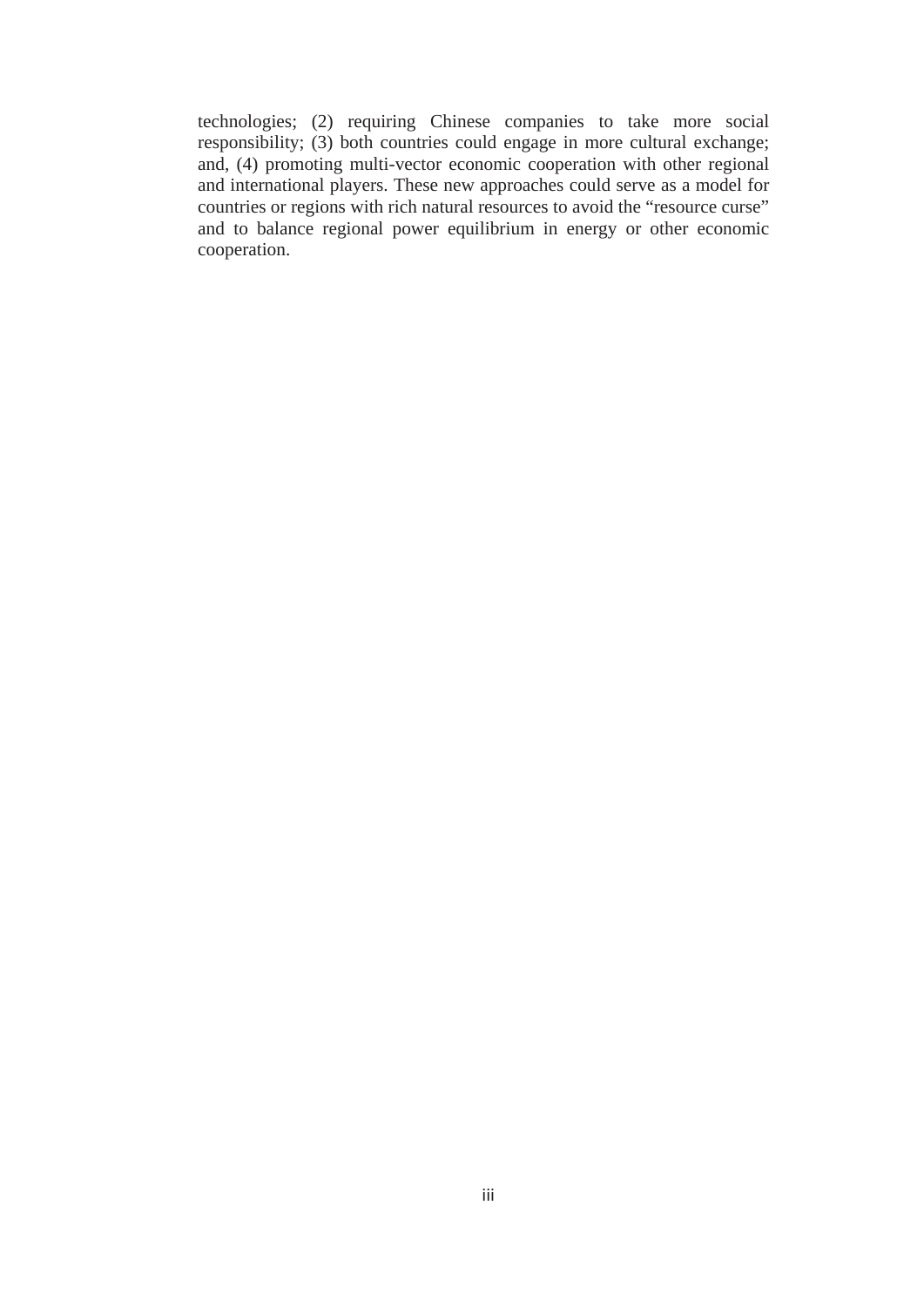## **Table of contents**

| <b>Chapter 1 Introduction</b>                                        | $1 - 16$  |
|----------------------------------------------------------------------|-----------|
| 1.1 Background                                                       | $1 - 8$   |
| 1.2 Questions, hypotheses, aims and objectives of the study          | $8 - 10$  |
| 1.2.1 Research Questions                                             | $8-9$     |
| 1.2.2 Hypotheses                                                     | 9         |
| 1.2.3 Aims                                                           | 9         |
| 1.2.4 Objectives                                                     | $9 - 10$  |
| 1.3 Conceptual framework                                             | $10 - 14$ |
| 1.4 Significance of the research                                     | $14 - 15$ |
| 1.5 Organization of the thesis                                       | $15 - 16$ |
| <b>Chapter 2 Literature review and methodology</b>                   | $17 - 35$ |
| 2.1 Literature review                                                | $17 - 30$ |
| 2.2 Methodology                                                      | $30 - 35$ |
| <b>Chapter 3 Energy economy and policies of Kazakhstan and China</b> |           |
|                                                                      | $36 - 56$ |

|                                                                  | JU JU     |
|------------------------------------------------------------------|-----------|
| 3.1 Economic reforms and changes in energy policy                | $36 - 40$ |
| 3.2 Energy policy in Kazakhstan                                  | $40 - 42$ |
| 3.3 China's energy security and strategy                         | $42 - 45$ |
| 3.4 Energy production, consumption and trade                     | $45 - 56$ |
|                                                                  |           |
| <b>Chapter 4 Energy cooperation between Kazakhstan and China</b> | 57-83     |
|                                                                  |           |
| 4.1 Progress on the cooperation                                  | $57 - 60$ |
| 4.2 Prerequisites of cooperation between Kazakhstan and China    |           |
| in the energy sector                                             | $60 - 67$ |
| 4.3 The purchase of major oil and gas fields                     | 67-69     |
| 4.4 The construction of pipelines                                | 69-79     |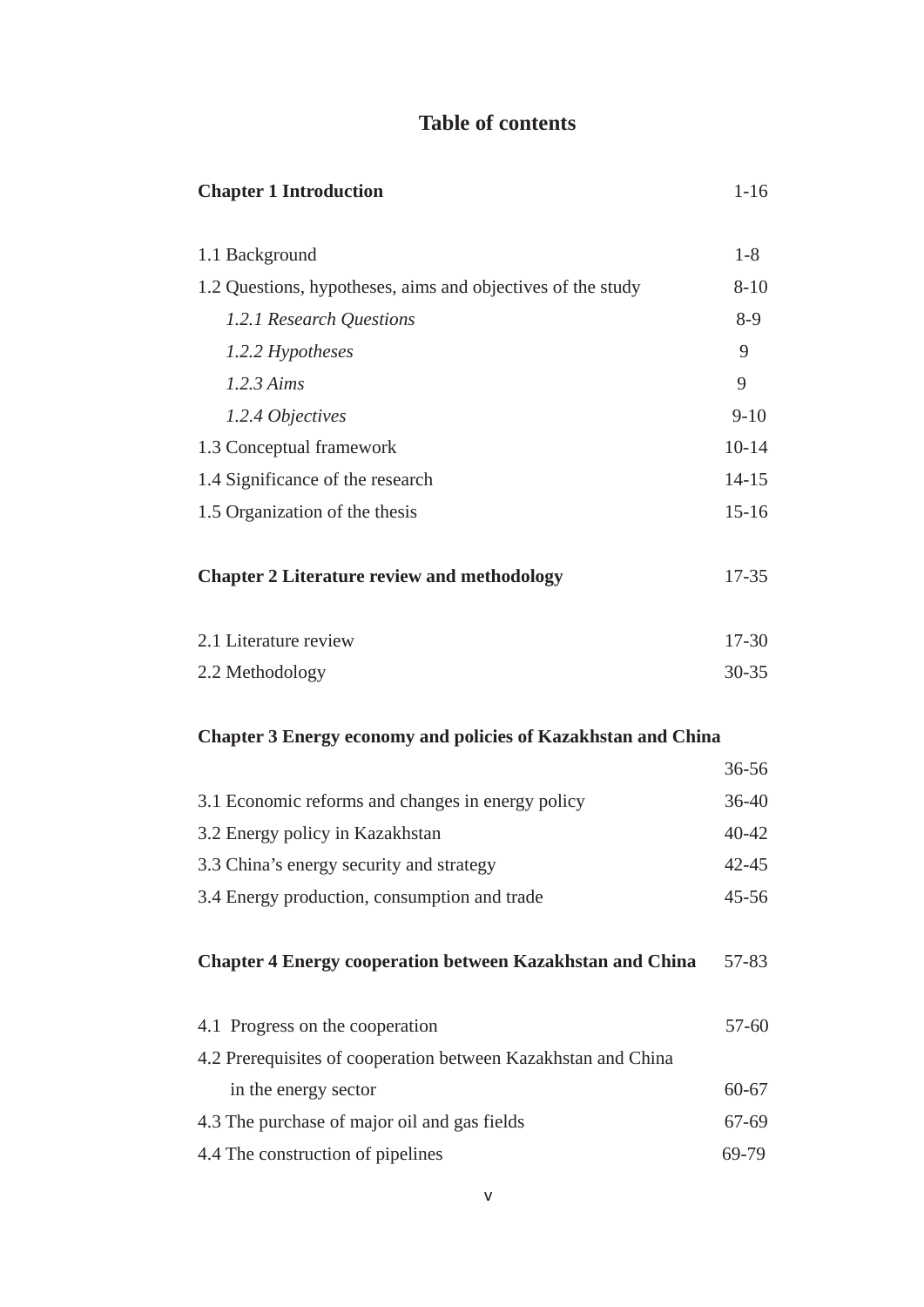| 4.5 China's transnational oil pipelines                      | 79-80   |
|--------------------------------------------------------------|---------|
| 4.6 Rationales of energy cooperation between the two nations | 81-83   |
| 4.6.1 Energy rationale                                       | 81      |
| 4.6.2 Geopolitical rationale                                 | 82-83   |
| <b>Chapter 5 Geopolitical factors and energy cooperation</b> | 84-102  |
| 5.1 Political power games in Central Asia                    | 84-89   |
| 5.2 The United States                                        | 89-91   |
| 5.3 Russia                                                   | 91-95   |
| 5.4 Turkmenistan                                             | 95-100  |
| 5.5 The European Union                                       | 100-102 |
| <b>Chapter 6 Discussion</b>                                  | 103-133 |
| 6.1 Fundamental considerations of the energy cooperation     | 103-110 |
| 6.1.1 Economic development: one of the Kazakhstan            |         |
| <i>government's priorities</i>                               | 103-105 |
| 6.1.2 Maintaining geopolitical equilibrium: another priority |         |
| of the Kazakhstan government                                 | 105-106 |
| 6.1.3 China aims mainly to improve its energy security       | 106-107 |
| 6.1.4 China's major concern: its political influence         |         |
| in Central Asia                                              | 107-108 |
| 6.1.5 China's major concern vis-a-vis stabilizing            |         |
| its Western Region                                           | 108-110 |
| 6.2 Kazakhstan's actual and potential dependence on China    | 110-115 |
| 6.3 Geopolitical influences of the energy cooperation        |         |
| on Central Asia and Russia                                   | 115-120 |
| 6.4 The international implications of the cooperation        | 121-126 |
| 6.5 Future challenges to energy cooperation                  |         |
| between the two nations                                      | 126-133 |
| 6.5.1 The Resource-Curse and industrialization               | 127-129 |
| 6.5.2 Kazakhstan's domestic criticism of Chinese companies   | 129-130 |